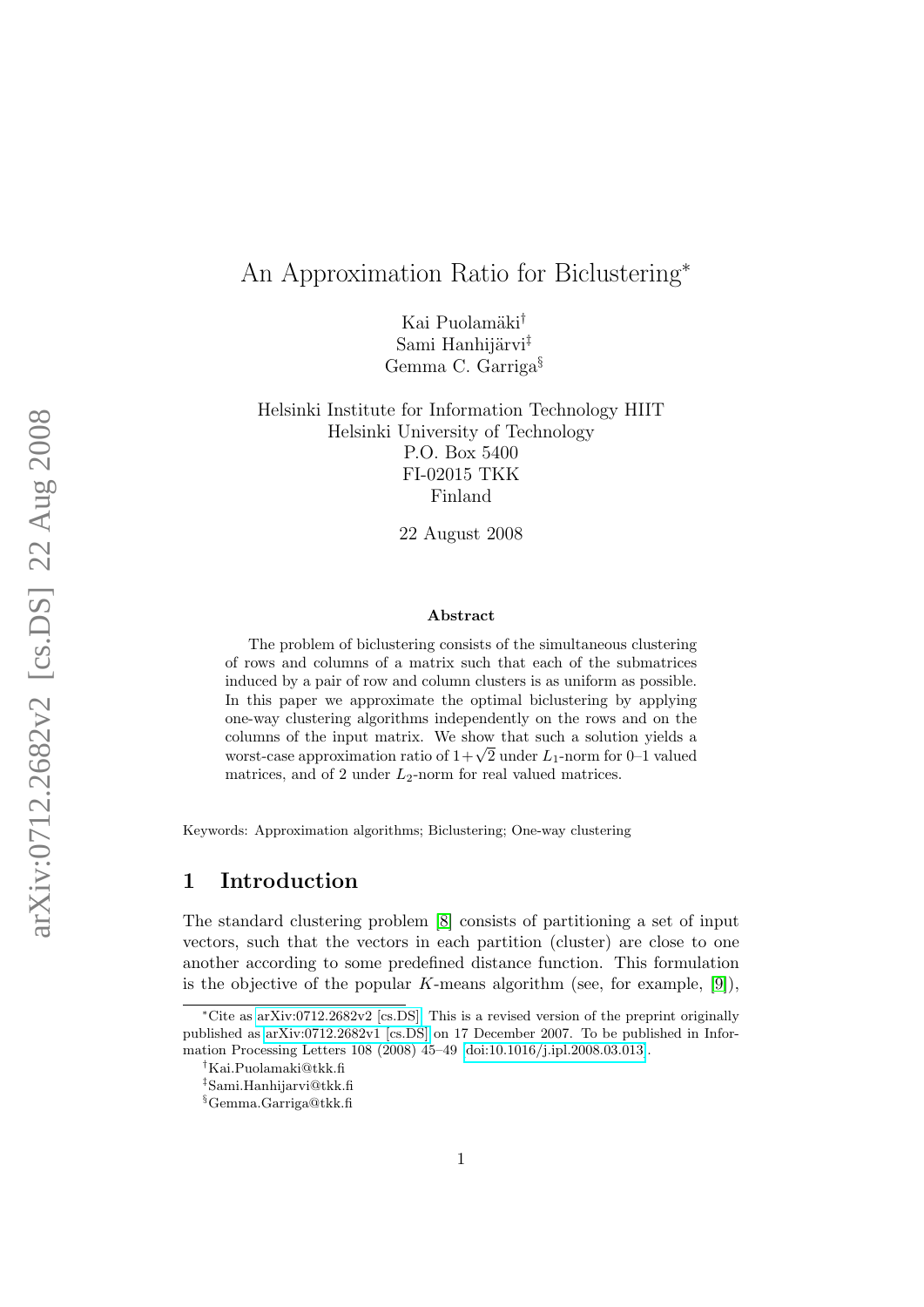|     |                                                                                   |  |  |  |  |                                                                                                                                          |  |  |  |  | $C_1$ $C_2$ $C_3$<br>$\overline{b}$ $\overline{c}$ $\overline{a}$ $\overline{e}$ $\overline{d}$ $\overline{c}$ |  |  |     |                                                                                                                                                                             |  |  |  |  |  |  | $\begin{array}{c cc}\nC_1 & C_2 & C_3 \\ \hline\n\end{array}$ |  |  |
|-----|-----------------------------------------------------------------------------------|--|--|--|--|------------------------------------------------------------------------------------------------------------------------------------------|--|--|--|--|----------------------------------------------------------------------------------------------------------------|--|--|-----|-----------------------------------------------------------------------------------------------------------------------------------------------------------------------------|--|--|--|--|--|--|---------------------------------------------------------------|--|--|
|     | $\begin{array}{ c c c c c c } \hline a & b & c & d & e & f \\ \hline \end{array}$ |  |  |  |  |                                                                                                                                          |  |  |  |  |                                                                                                                |  |  |     |                                                                                                                                                                             |  |  |  |  |  |  |                                                               |  |  |
|     | $1$ 0 1 0 0 0 1                                                                   |  |  |  |  | $R_1\begin{array}{ c cccc } \hline 1&1&1&0&0&0&0 \\ \hline 4&0&1&0&0&0&1 \\ \hline 3&0&0&0&0&1&1 \\ 2&1&0&1&1&0&1 \\ \hline \end{array}$ |  |  |  |  |                                                                                                                |  |  |     | $R_1 \left\{ \begin{array}{c cccc} 1 & 1 & 1 & 0 & 0 & 0 & 0 \\ 4 & 0 & 1 & 0 & 0 & 0 & 1 \\ 3 & 0 & 0 & 0 & 0 & 1 & 1 \\ 7 & 1 & 0 & 1 & 1 & 0 & 1 \\ \end{array} \right.$ |  |  |  |  |  |  |                                                               |  |  |
|     | $2$ 1 1 1 0 1 0                                                                   |  |  |  |  |                                                                                                                                          |  |  |  |  |                                                                                                                |  |  |     |                                                                                                                                                                             |  |  |  |  |  |  |                                                               |  |  |
|     | 3   0 0 1 1 0 0                                                                   |  |  |  |  |                                                                                                                                          |  |  |  |  |                                                                                                                |  |  |     |                                                                                                                                                                             |  |  |  |  |  |  |                                                               |  |  |
|     | $4$ 0 0 1 0 0 1                                                                   |  |  |  |  |                                                                                                                                          |  |  |  |  |                                                                                                                |  |  |     |                                                                                                                                                                             |  |  |  |  |  |  |                                                               |  |  |
|     |                                                                                   |  |  |  |  |                                                                                                                                          |  |  |  |  |                                                                                                                |  |  |     |                                                                                                                                                                             |  |  |  |  |  |  |                                                               |  |  |
| (a) |                                                                                   |  |  |  |  | (b)                                                                                                                                      |  |  |  |  |                                                                                                                |  |  | (c) |                                                                                                                                                                             |  |  |  |  |  |  |                                                               |  |  |

<span id="page-1-0"></span>Figure 1: (a) An example binary data matrix X of dimensions  $4 \times 6$ , with rows and columns labeled with numbers and characters. (b) The optimal biclustering of X consists of  $\{R_1^*, R_2^*\} = \{\{1\}, \{2, 3, 4\}\}\$ row clusters and  ${C_1^*, C_2^*, C_3^*} = {\{b, f\}, \{a, d, e\}, \{c\}}$  column clusters when using  $L_1$ -norm. (c) Biclusters of the data matrix returned by our scheme, that is, using twice an optimal one-way clustering algorithm, once on the 4 row vectors and another on the 6 column vectors, with  $L_1$ -norm. Resulting clusterings are  $\{R_1, R_2\} = \{\{1, 3, 4\}, \{2\}\}\$ for rows and  $\{C_1, C_2, C_3\} =$  $\{\{b, f\}, \{a, e\}, \{d, e\}\}\$ for columns. For visual clarity, the rows and columns of the original matrix in (a) have been permuted in (b) and (c) by making the rows (and columns) of a single cluster adjacent.

where  $K$  denotes the final number of clusters and the distance function is defined by the  $L_2$ -norm. Another similar example of this formulation is the K-median algorithm (see, for example, [\[3\]](#page-8-2)), where the distance function is given by the  $L_1$ -norm. Clustering a set of input vectors is a well-known NPhard problem even for  $K = 2$  clusters [\[4\]](#page-8-3). Several approximation guarantees have been shown for this formulation of the standard clustering problem (see [\[3,](#page-8-2) [9,](#page-8-1) [2\]](#page-7-0) and references therein).

Intensive recent research has focused on the discovery of homogeneous substructures in large matrices. This is also one of the goals in the problem of biclustering. Given a set of N rows in M columns from a matrix X, a biclustering algorithm identifies subsets of rows exhibiting similar behavior across a subset of columns, or vice versa. Note that the optimal solution for this problem necessarily requires to cluster the N vectors and the M dimensions simultaneously, thus the name biclustering. Each submatrix of X, induced by a pair of row and column clusters, is typically referred to as a bicluster. See Figure [1](#page-1-0) for a simple toy example. The main challenge of a biclustering algorithm lies in the dependency between the row and column partitions, which makes it difficult to identify the optimal biclusters. A change in a row clustering affects the cost of the induced submatrices (biclusters), and as a consequence, the column clustering may also need to be changed to improve the solution.

Finding an optimal solution for the biclustering problem is NP-hard.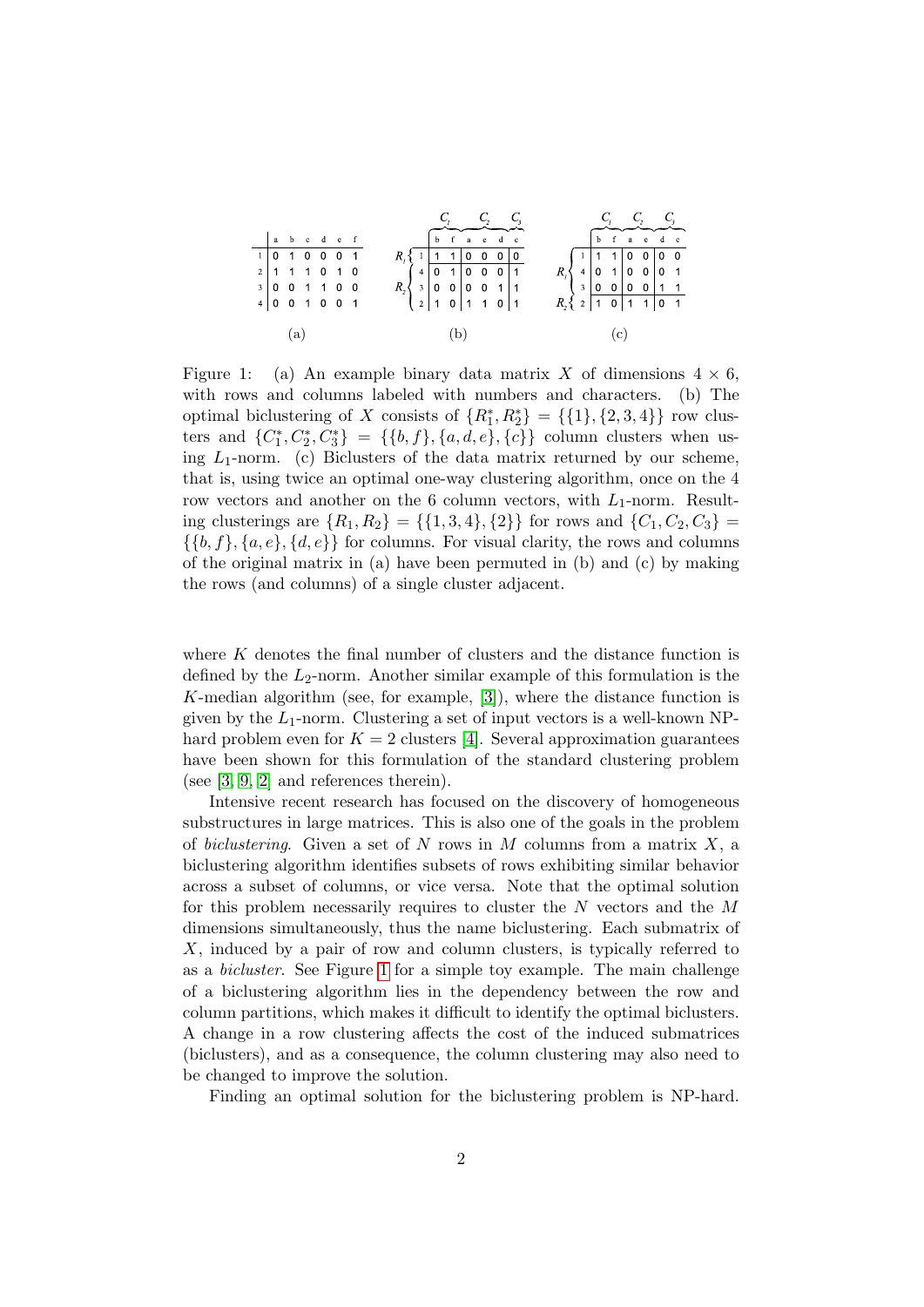This observation follows directly from the reduction of the standard clustering problem (known to be NP-hard) to the biclustering problem by fixing the number of clusters in columns to  $M$ . To the best of our knowledge, no algorithm exists that can efficiently approximate biclustering with a proven approximation ratio. The goal of this paper is to propose such an approximation guarantee by means of a very simple scheme.

Our approach will consist of relieving the requirement for simultaneous clustering of rows and columns and instead perform them independently. In other words, our final biclusters will correspond to the submatrices of X induced by pairs of row and columns clusters, found independently with a standard clustering algorithm. We sometimes refer to this standard clustering algorithm as one-way clustering. The simplicity of the solution alleviates us from the inconvenient dependency of rows and columns. More importantly, the solution obtained with this approach, despite not being optimal, allows for the study of approximation guarantees on the obtained biclusters. Here we prove that our solution achieves a worst-case approximation ratio Here we prove that our solution achieves a worst-case approximation ratio of  $1 + \sqrt{2}$  under  $L_1$ -norm for 0–1 valued matrices, and of 2 under  $L_2$ -norm for real valued matrices.

Finally, note that our final solution is constructed on top of a standard clustering algorithm (applied twice, once in row vectors and the other in column vectors) and therefore, it is necessary to multiply our ratio with the approximation ratio achieved by the used standard clustering algorithm (such as [\[3,](#page-8-2) [9\]](#page-8-1)). For clarity, we will lift this restriction in the following proofs by assuming that the applied one-way clustering algorithm provides directly an optimal solution to the standard clustering problem.

#### 1.1 Related work

This basic algorithmic problem and several variations were initially presented in [\[6\]](#page-8-4) with the name of direct clustering. The same problem and its variations have also been referred to as two-way clustering, co-clustering or subspace clustering. In practice, finding highly homogeneous biclusters has important applications in biological data analysis (see [\[10\]](#page-8-5) for review and references), where a bicluster may, for example, correspond to an activation pattern common to a group of genes only under specific experimental conditions.

An alternative definition of the basic biclustering problem described in the introduction consists on finding the maximal bicluster in a given matrix. A well-known connection of this alternative formulation is its reduction to the problem of finding a biclique in a bipartite graph [\[7\]](#page-8-6). Algorithms for detecting bicliques enumerate them in the graph by using the monotonicity property that a subset of a biclique is also a biclique [\[1,](#page-7-1) [5\]](#page-8-7). These algorithms usually have a high order of complexity.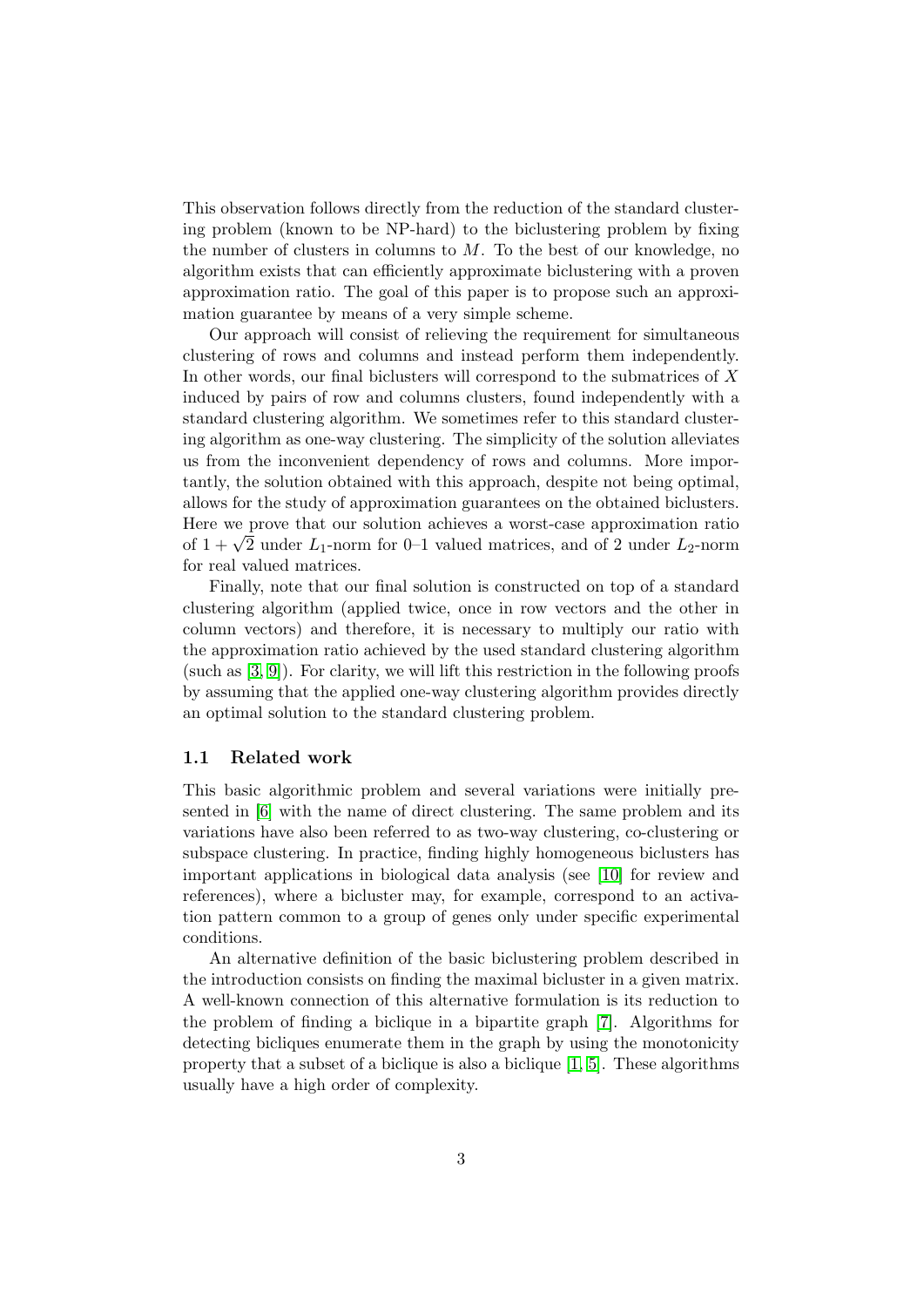## 2 Definitions

We assume given a matrix X of size  $N \times M$ , and integers  $K_r$  and  $K_c$ , which define the number of clusters partitioning rows and columns, respectively. The goal is to approximate the optimal biclustering of  $X$  by means of a one-way row clustering into  $K_r$  clusters and a one-way column clustering into  $K_c$  clusters.

For any  $T \in \mathbb{N}$  we denote  $[T] = \{1, ..., T\}$ . We use  $X(R, C)$ , where  $R \subseteq [N]$  and  $C \subseteq [M]$ , to denote the submatrix of X induced by the subset of rows  $R$  and the subset of columns  $C$ . Let  $Y$  denote an induced submatrix of X, that is  $Y = X(R, C)$  for some  $R \subseteq [N]$  and  $C \subseteq [M]$ . When required by the context, we will also refer to  $Y = X(R, C)$  as a bicluster of X and denote the size of Y with  $n \times m$ , where  $n \leq N$  and  $m \leq N$ . We use  $median(Y)$  and  $mean(Y)$  to denote the median and mean of all elements of  $Y$ , respectively.

The scheme for approximating the optimal biclustering is defined as follows.

**Input:** matrix X, number of row clusters  $K_r$ , number of column clusters  $K_c$ 

 $\mathcal{R} = \text{kcluster}(X, K_r)$  $\mathcal{C} = \text{kcluster}(X^T, K_c)$ 

**Output:** a set of biclusters  $X(R, C)$ , for each  $R \in \mathcal{R}$ ,  $C \in \mathcal{C}$ 

The function kcluster $(X, K_r)$  denotes here an optimal one-way clustering algorithm that partitions the row vectors of matrix  $X$  into  $K_r$  clusters. We have used  $X^T$  to denote the transpose of matrix X.

Instead of fixing a specific norm for the formulas, we use the dissimilarity measure  $V()$  to absorb the norm-dependent part. For  $L_1$ -norm,  $V()$  would be defined as  $V(Y) = \sum_{y \in Y} |y - \text{median}(Y)|$ , and for  $L_2$ -norm as  $V(Y) =$  $\sum_{y \in Y} (y - \text{mean}(Y))^2$ . Given Y of size  $n \times m$ , we further use a special row norm,  $\mathcal{V}_R(Y) = \sum_{j=1}^m \mathcal{V}(Y([n], j))$ , and a special column norm,  $\mathcal{V}_C(Y) =$  $\sum_{i=1}^n \mathcal{V}(Y(i,[m]))$ .

We define the one-way row clustering, given by kcluster above, as a partition of rows [N] into  $K_r$  clusters  $\mathcal{R} = \{R_1, \ldots, R_{K_r}\}\$  such that the cost function

<span id="page-3-0"></span>
$$
L_R = \sum_{R \in \mathcal{R}} \sum_{j=1}^{M} \mathcal{V}(X(R, j))
$$
\n(1)

is minimized. Analogously, the one-way clustering of columns  $[M]$  into  $K_c$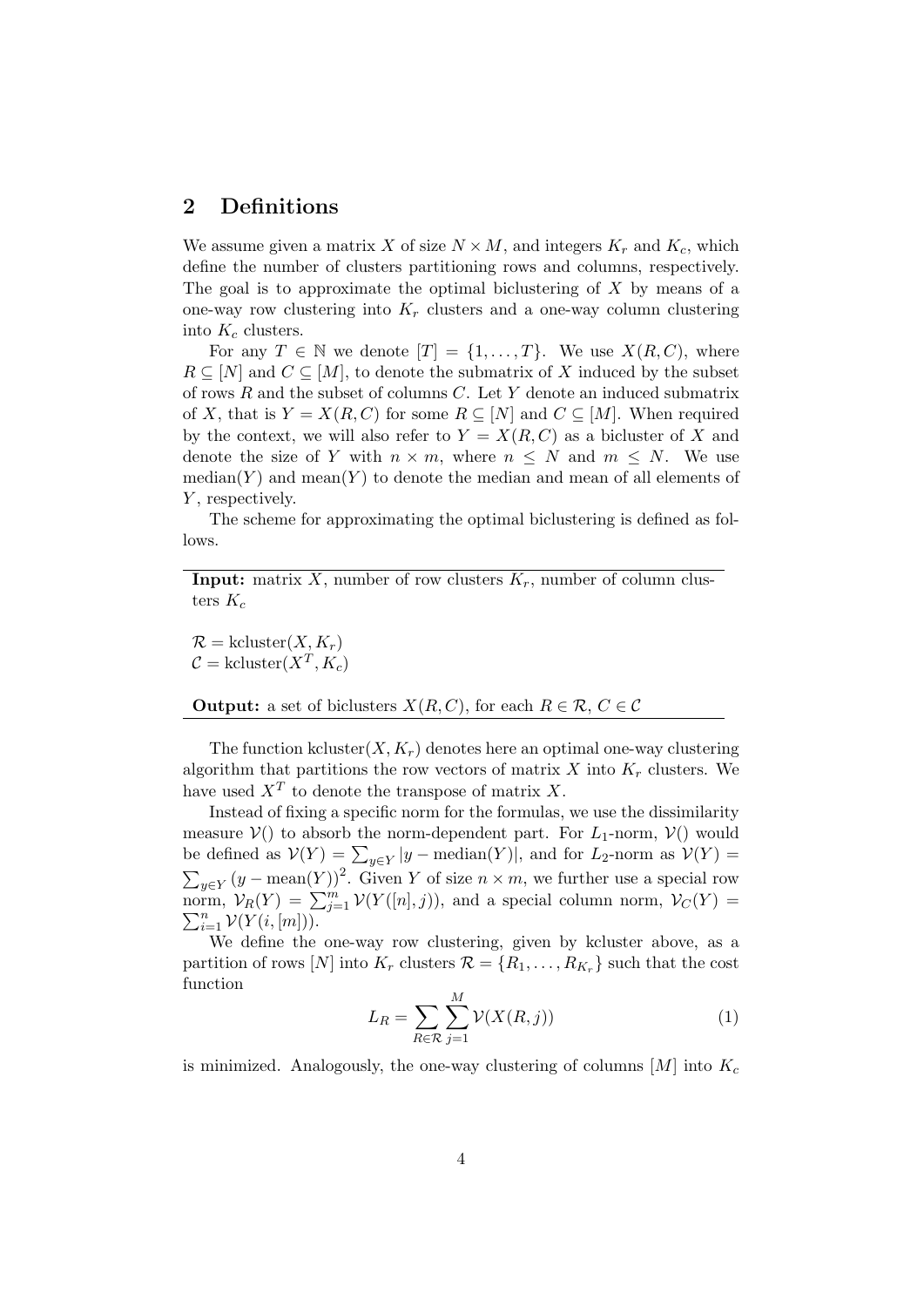clusters  $C = \{C_1, \ldots, C_{K_c}\}\$ is defined such that the cost function

<span id="page-4-1"></span>
$$
L_C = \sum_{i=1}^{N} \sum_{C \in \mathcal{C}} \mathcal{V}(X(i, C))
$$
\n(2)

is minimized.

The cost of biclustering, induced by the two one-way clusterings above, is

<span id="page-4-2"></span>
$$
L = \sum_{R \in \mathcal{R}} \sum_{C \in \mathcal{C}} \mathcal{V}(X(R, C)).
$$
 (3)

Notice that we are assuming that the one-way clusterings above, denoted  $\mathcal R$  on rows and  $\mathcal C$  on columns, correspond to optimal one-way partitionings on rows and columns, respectively.

Finally, the optimal biclustering on  $X$  is given by simultaneous row and column partitions  $\mathcal{R}^* = \{R_1^*, \ldots, R_{K_r}^*\}$  and  $\mathcal{C}^* = \{C_1^*, \ldots, C_{K_c}^*\}$ , that minimize the cost

$$
L^* = \sum_{R^* \in \mathcal{R}^*} \sum_{C^* \in \mathcal{C}^*} \mathcal{V}(X(R^*, C^*)).
$$
\n(4)

## 3 Approximation ratio

Given the definitions above, our main result reads as follows.

<span id="page-4-4"></span>**Theorem 1.** There exists an approximation ratio of  $\alpha$  such that  $L \leq \alpha L^*$ , **Theorem 1.** There exists an approximation ratio of  $\alpha$  such that  $L \leq \alpha L$ ,<br>where  $\alpha = 1 + \sqrt{2} \approx 2.41$  for  $L_1$ -norm and  $X \in \{0,1\}^{N \times M}$ , and  $\alpha = 2$  for  $L_2$ -norm and  $X \in \mathbb{R}^{N \times M}$ .

We use the following intermediate result to prove the theorem.

**Lemma 2.** There exists an approximation ratio of at most  $\alpha$ , that is,  $L \leq$  $\alpha L^*$ , if for any X and for any partitionings R and C of X, all biclusters  $Y = X(R, C)$ , with  $R \in \mathcal{R}$  and  $C \in \mathcal{C}$ , satisfy

<span id="page-4-0"></span>
$$
\mathcal{V}(Y) \le \frac{1}{2}\alpha \left(\mathcal{V}_R(Y) + \mathcal{V}_C(Y)\right). \tag{5}
$$

*Proof.* First we note that the cost of the optimal biclustering  $L^*$  cannot increase when we increase the number of row (or column) clusters. For example, consider the special case where  $K_r = N$  (or  $K_c = M$ ). In such case, each row (or column) is assigned to its own cluster and the cost of the optimal biclustering equals the cost of the optimal one-way clustering on columns  $L_C$  (or rows  $L_R$ ). Hence, the optimal biclustering solution is bounded from below by

<span id="page-4-3"></span>
$$
L^* \ge \max(L_R, L_C) \ge \frac{1}{2} (L_R + L_C)
$$
 (6)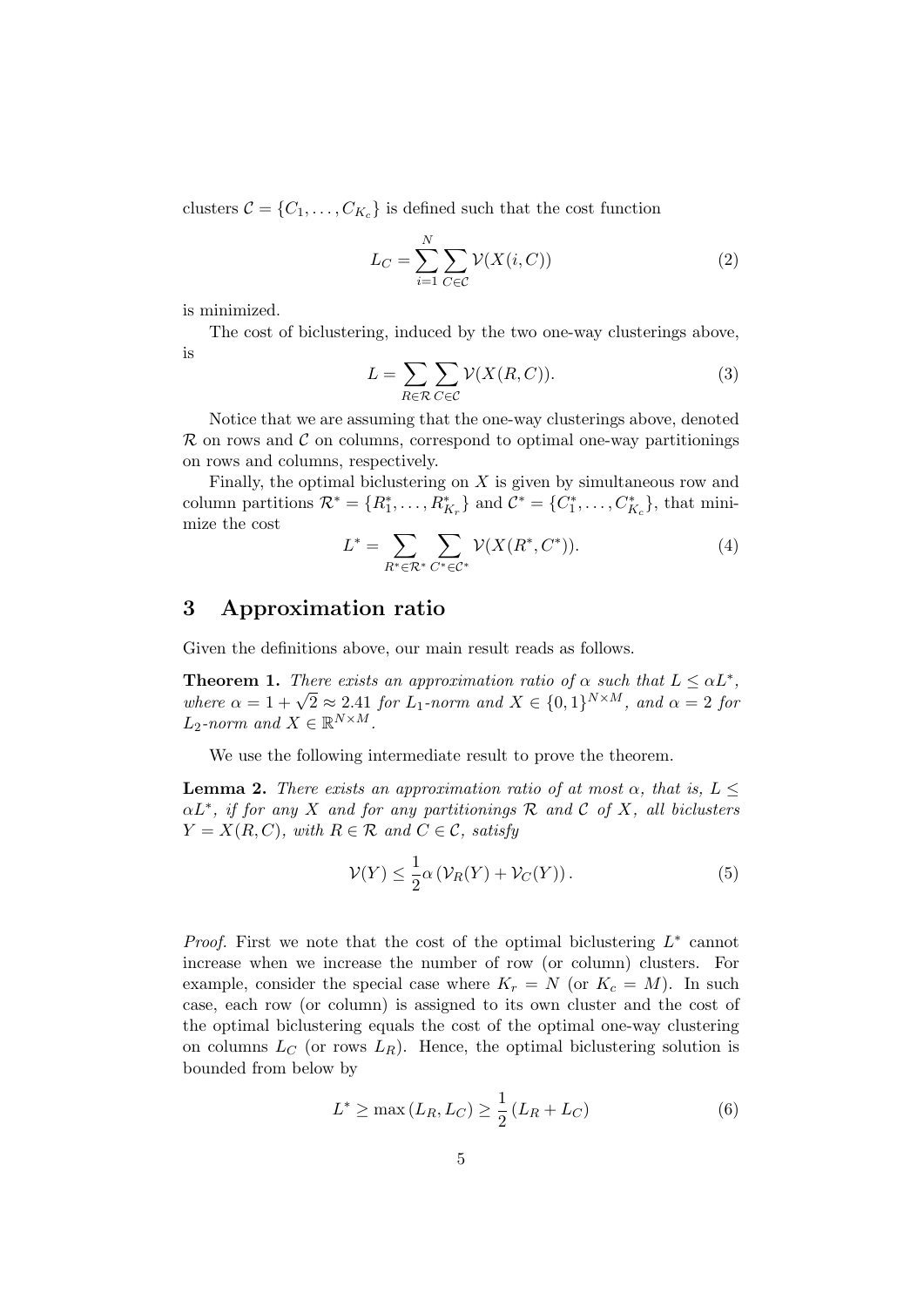Summing both sides of Equation [\(5\)](#page-4-0),

$$
\sum_{R \in \mathcal{R}} \sum_{C \in \mathcal{C}} \mathcal{V}(Y)|_{Y=X(R,C)} \leq \frac{1}{2} \alpha \sum_{R \in \mathcal{R}} \sum_{C \in \mathcal{C}} \left( \mathcal{V}_R(Y) + \mathcal{V}_C(Y) \right)|_{Y=X(R,C)},
$$

and using Equations [\(1\)](#page-3-0), [\(2\)](#page-4-1) and [\(3\)](#page-4-2), gives  $L \leq \frac{1}{2}$  $\frac{1}{2}\alpha (L_R + L_C)$ , which to-gether with Equation [\(6\)](#page-4-3) implies the approximation ratio of  $L \leq \alpha L^*$ .

Theorem [1](#page-4-4) is proven separately in Sections [3.1](#page-5-0) and [3.2](#page-7-2) using Lemma [2.](#page-4-0) Section [3.1](#page-5-0) deals with the case of having a 0–1 valued matrix X and  $L_1$ -norm distance function, while Section [3.2](#page-7-2) deals with real valued matrix X and  $L_2$ -norm.

#### <span id="page-5-0"></span>3.1  $L_1$ -norm and 0-1 valued matrix



<span id="page-5-1"></span>Figure 2: Examples of swaps performed within bicluster  $Y$  for the technical part of the proof in Section [3.1.](#page-5-0) For clarity, the rows and columns of the bicluster  $Y$  have been ordered such that the blocks  $A, B, C$  and  $D$  are continuous.

Consider a  $0-1$  valued matrix X and  $L_1$ -norm. To prove Theorem [1](#page-4-4) it suffices to show that Equation [\(5\)](#page-4-0) holds for each of the biclusters  $Y =$  $X(R, C)$  of X, where  $R \in \mathcal{R}$  and  $C \in \mathcal{C}$ . Therefore, in the following we concentrate on one single bicluster  $Y \in \{0,1\}^{n \times m}$ .

Without loss of generality, we consider only the case where the bicluster Y has at least as many 0's as 1's. In such case, the median of Y can be safely taken to be zero and the cost  $\mathcal{V}(Y) \leq \frac{1}{2}$  $\frac{1}{2}$ *nm* is then fixed to the number of 1's in the matrix. To get the worst case scenario towards the tightest upper bound on  $\alpha$  in Equation [\(5\)](#page-4-0), we should find first a configuration of 1's such that, given  $\mathcal{V}(Y)$ , the sum  $\mathcal{V}_R(Y) + \mathcal{V}_C(Y)$  is minimized.

Denote by  $O_R$  and  $O_C$  the sets of rows and columns in Y which have more 1's than 0's, respectively. Denote  $A = Y(O_R, O_C), B = Y(O_R, [m] \setminus O_C)$ ,  $C = Y([n] \setminus O_R, O_C), D = Y([n] \setminus O_R, [m] \setminus O_C), n' = |O_R|$  and  $m' = |O_C|$ . Note that  $A, B, C$  and  $D$  are simply blocks of bicluster Y, which we need to make explicit in our notation for the proof.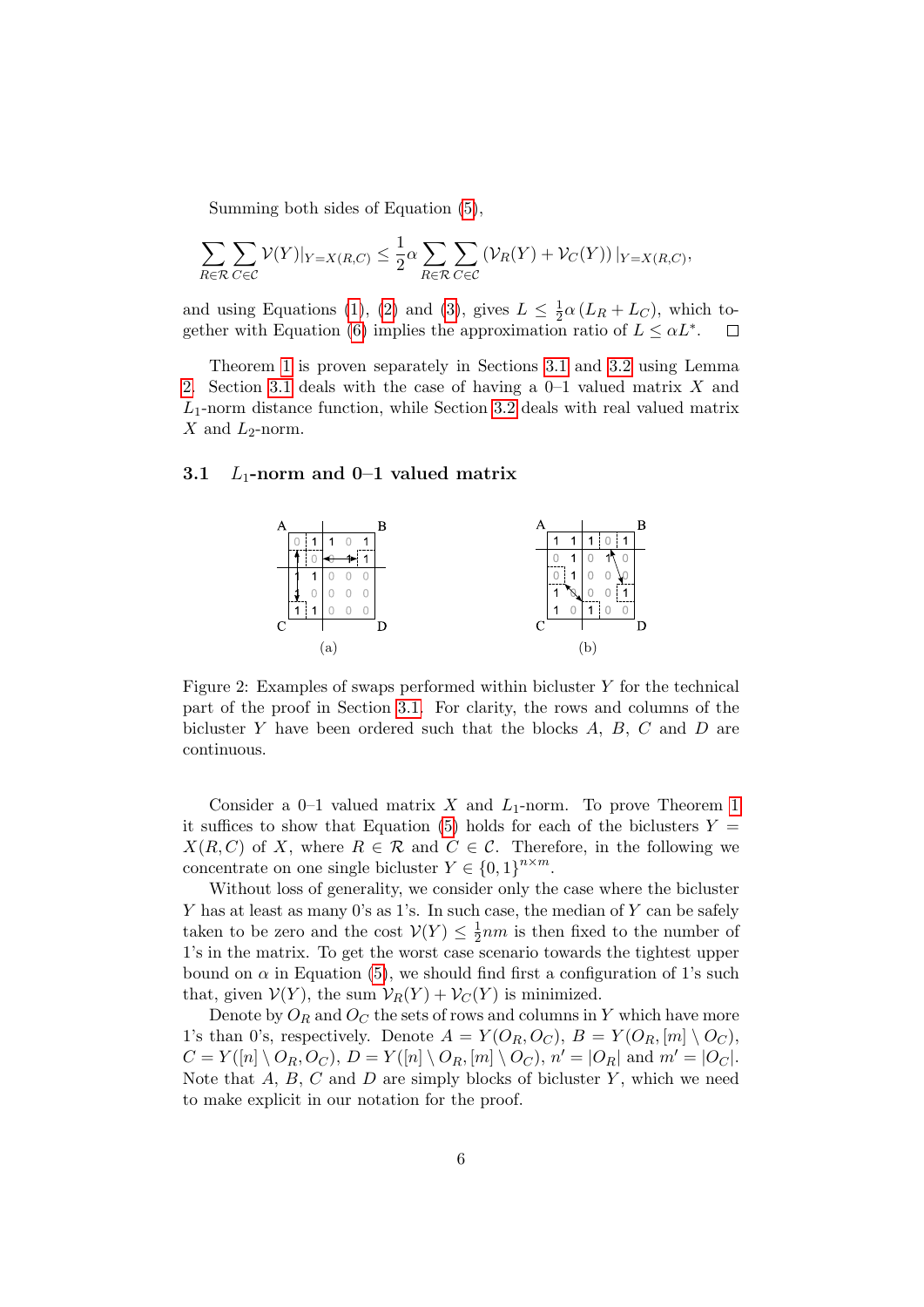Changing a 0 to 1 in A or a 1 to 0 in D decreases  $\mathcal{V}_R(Y) + \mathcal{V}_C(Y)$  by two, while changing a 0 to 1 or 1 to 0 in B or C changes  $\mathcal{V}_R(Y) + \mathcal{V}_C(Y)$ by at most one. It follows that *swapping* a 1 in B or C with a 0 in A (see Figure [2a](#page-5-1)), or swapping a 1 in D with a 0 in A, B or C (see Figure [2b](#page-5-1)) decreases  $\mathcal{V}_R(Y) + \mathcal{V}_C(Y)$  while  $\mathcal{V}(Y)$  remains unchanged. In other words, in a solution that minimizes  $\mathcal{V}_R(Y) + \mathcal{V}_C(Y)$  no such swaps can be made. In the remainder of this subsection, we assume that the bicluster  $Y$  satisfies this mentioned property.

It follows that (i) A, B and C are blocks of 1's, (ii) A is a block of 1's and  $D$  is a block of 0's, or (iii)  $B, C$  and  $D$  are blocks of 0's. Denote by  $o()$  the number of 1's in a given block. It follows that  $V(Y) = o(A)$  +  $o(B) + o(C) + o(D) \leq \frac{1}{2}$  $\frac{1}{2}nm$ ,  $V_R(Y) = nm' - o(A) + o(B) - o(C) + o(D)$  and  $V_C(Y) = n'm - o(A) - o(B) + o(C) + o(D)$ . We denote  $x = n'/n$ ,  $y = m'/m$ ,  $a = o(A)/(nm)$ ,  $b = o(B)/(nm)$ ,  $c = o(C)/(nm)$  and  $d = o(D)/(nm)$  and rewrite Equation [\(5\)](#page-4-0) as

$$
\alpha = \sup \left( \frac{2\mathcal{V}(Y)}{\mathcal{V}_R(Y) + \mathcal{V}_C(Y)} \right)
$$
  
= 
$$
2 \sup \left( \frac{a+b+c+d}{x+y-2a+2d} \right),
$$

with constraints  $a + b + c + d \in [0, \frac{1}{2}]$  $\frac{1}{2}$ ,  $x \in [0,1]$   $y \in [0,1]$ , as well as (i)  $a = xy$ ,  $b = x(1 - y)$ ,  $c = (1 - x)y$  and  $d \in [0, (1 - x)(1 - y)]$ ; (ii)  $a = xy, b \in [0, x(1-y)], c \in [0, (1-x)y] \text{ and } d = 0; \text{ or (iii) } a \in [0, xy]$ and  $b = c = d = 0$ . The optimization problem has two solutions, (i)  $x = y = 1 - \sqrt{\frac{1}{2}}$  $\frac{1}{2}$ ,  $a = xy$ ,  $b = x(1 - y)$ ,  $c = (1 - x)y$  and  $d = 0$ , and (ii)  $x = y = \sqrt{\frac{1}{2}}$  $\frac{1}{2}$ ,  $a = xy$  and  $b = c = d = 0$ , both solutions yielding  $\alpha = 1 + \sqrt{2}$  when exactly half of the entries in the bicluster Y are 1's. This proves Theorem [1](#page-4-4) for  $0-1$  valued matrices and  $L_1$ -norm.

Notice that the above proof relies on the fact that the input matrix  $X$ has only two types of values. Therefore, the proof does not generalize to real valued matrices.

An example of a matrix with approximation ratio of 2 is given by a  $4 \times (4q - 1)$  matrix

$$
X = \left( \begin{array}{cccc} 0 \dots 0 & 1 \dots 1 & 0 \dots \dots 0 \\ 0 \dots 0 & 1 \dots 1 & 1 \dots \dots 1 \\ 1 \dots 1 & 0 \dots 0 & 0 \dots \dots 0 \\ 1 \dots 1 & 0 \dots 0 & 1 \dots \dots 1 \end{array} \right)
$$

with q columns in the first column group, q columns in the second column group and  $2q - 1$  columns in the third column group, clustered to two row clusters,  $K_r = 2$ , and one column cluster,  $K_c = 1$ , at the limit of large q. The optimal one-way clustering of rows is given by  $\mathcal{R} = \{ \{1, 2\}, \{3, 4\} \},\$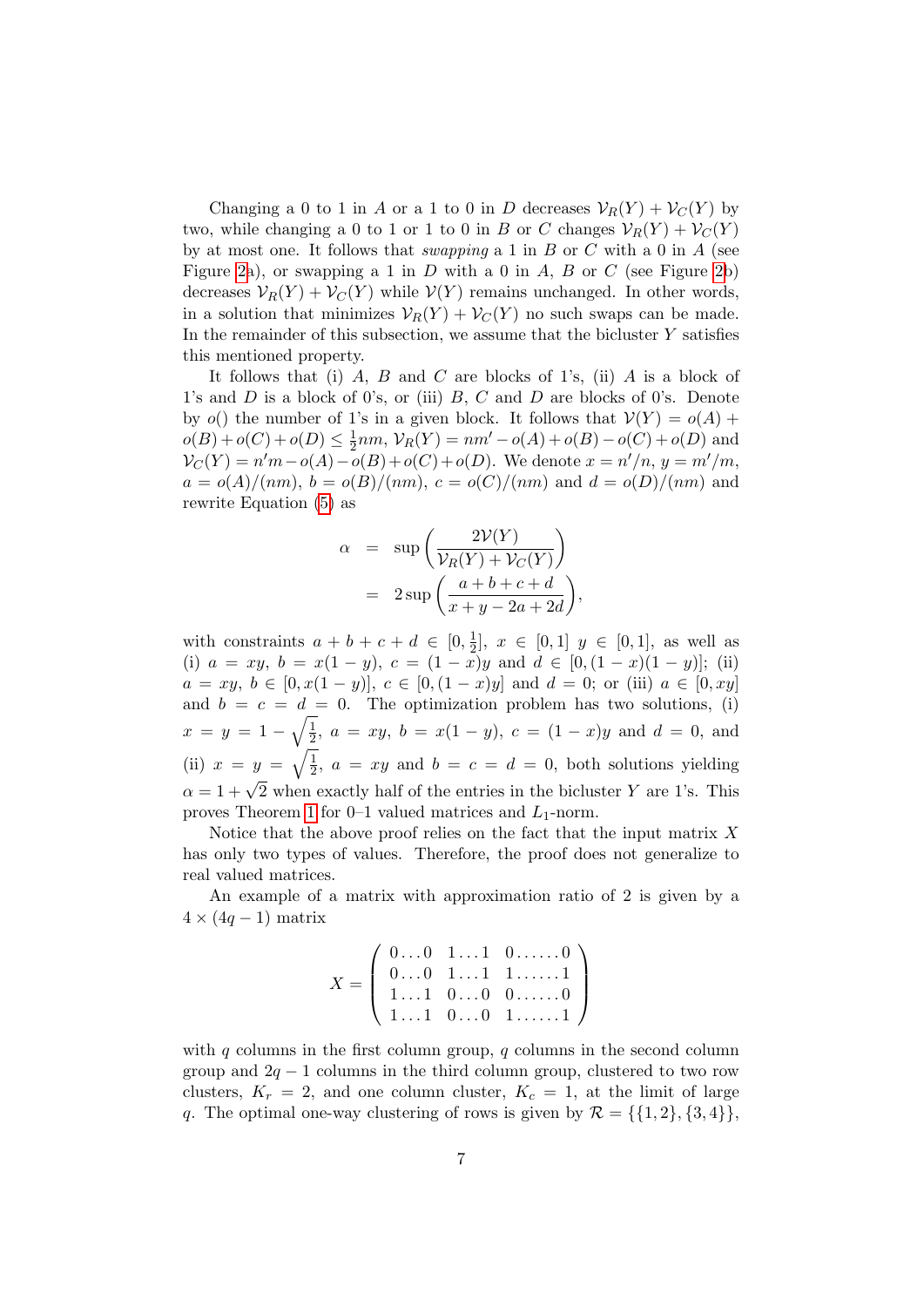$L = 8q - 2$ , and the optimal biclustering of rows by  $\mathcal{R}^* = \{\{1,3\},\{2,4\}\}\$  $L^* = 4q.$ 

#### <span id="page-7-2"></span>3.2  $L_2$ -norm and real valued matrix

Consider now a real valued matrix X and  $L_2$ -norm. We want to prove Theorem [1](#page-4-4) for the real valued biclusters  $Y$  of  $X$ . To find the approximation ratio, it suffices to show that Equation [\(5\)](#page-4-0) holds for each bicluster  $Y \in \mathbb{R}^{n \times m}$ , which are determined by  $Y = X(R, C)$ , where  $R \in \mathcal{R}$  and  $C \in \mathcal{C}$ .

Using the definitions of  $\mathcal{V}(Y)$ ,  $\mathcal{V}_R(Y)$  and  $\mathcal{V}_C(Y)$ , we can write  $\mathcal{V}(Y) =$  $\mathcal{V}_R(Y) + \mathcal{V}_C(Y) - \sum_{i=1}^n \sum_{j=1}^m (Y(i,j) - \overline{Y}(i,j))^2 \leq \mathcal{V}_R(Y) + \mathcal{V}_C(Y)$ , where  $\overline{Y}(i, j) = \text{mean}(Y([n], j)) + \text{mean}(Y(i, [m])) - \text{mean}(Y)$ . Hence, Equation [\(5\)](#page-4-0) is satisfied for  $L_2$ -norm and real valued matrices when  $\alpha = 2$ .

## 4 Conclusions

We have shown that approximating the optimal biclustering with independent row- and column-wise standard clusterings achieves a good approximation guarantee. However in practice, standard one-way clustering algorithms (such as K-means or K-median) are also approximate, and therefore, it is necessary to multiply our ratio with the approximation ratio achieved by the standard clustering algorithm (such as presented in  $[3, 9]$  $[3, 9]$ ) to obtain the true approximation ratio of our scheme. Still, our contribution shows that in many practical applications of biclustering, it may be sufficient to use a more straightforward standard clustering of rows and columns instead of applying heuristic algorithms without performance guarantees.

### 5 Acknowledgments

We thank Nikolaj Tatti for reading through the manuscript and giving useful comments.

## References

- <span id="page-7-1"></span>[1] G. Alexe, S. Alexe, Y. Crama, S. Foldes, P. L. Hammer, and B. Simeone. Consensus algorithms for the generation of all maximal bicliques. Discrete Appl. Math., 145(1):11–21, 2004.
- <span id="page-7-0"></span>[2] D. Arthur, S. Vassilvitskii. k-means++: the advantages of careful seeding. Proc. of the 18th annual ACM-SIAM symposium on Discrete algorithms, 1027–1035, 2007.